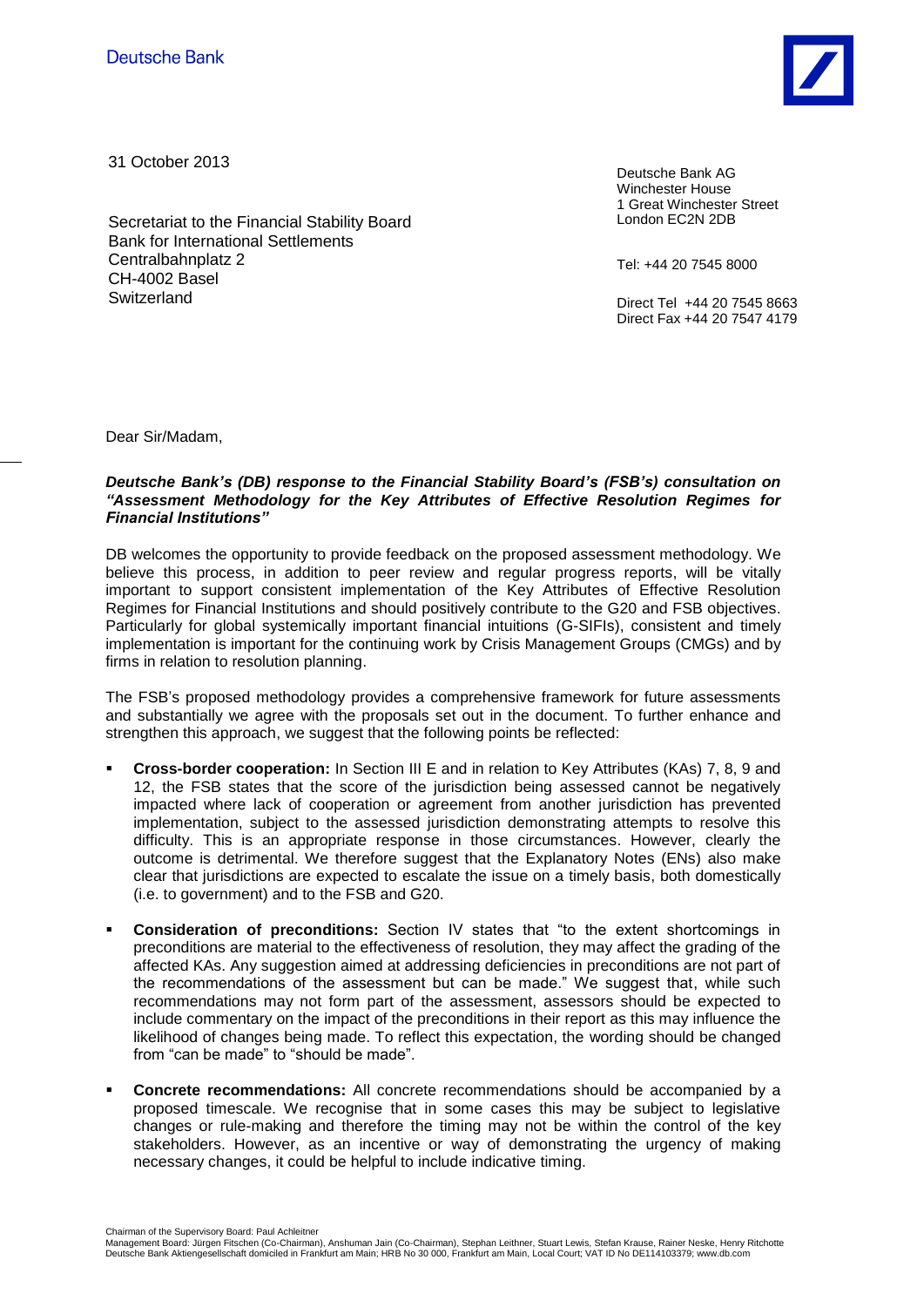

**Pilot and timing:** The FSB said that the draft methodology will be used in several pilot assessments (with the IMF and World Bank) which, along with feedback to the consultation, will support refinement of the methodology. Testing it in this way should provide valuable insight. However, it is not clear how long it will take to carry out assessments and whether they will be done concurrently. There is a risk this may result in some delay in publishing the final methodology and - as this will be a valuable statement of expectations which supports implementation - the FSB may wish to keep this approach under review.

More detailed comments are provided in the appendix.

We would be pleased to discuss further any of the points raised in our response.

Yours sincerely,

Andrew Procter Global Head of Compliance, Government and Regulatory Affairs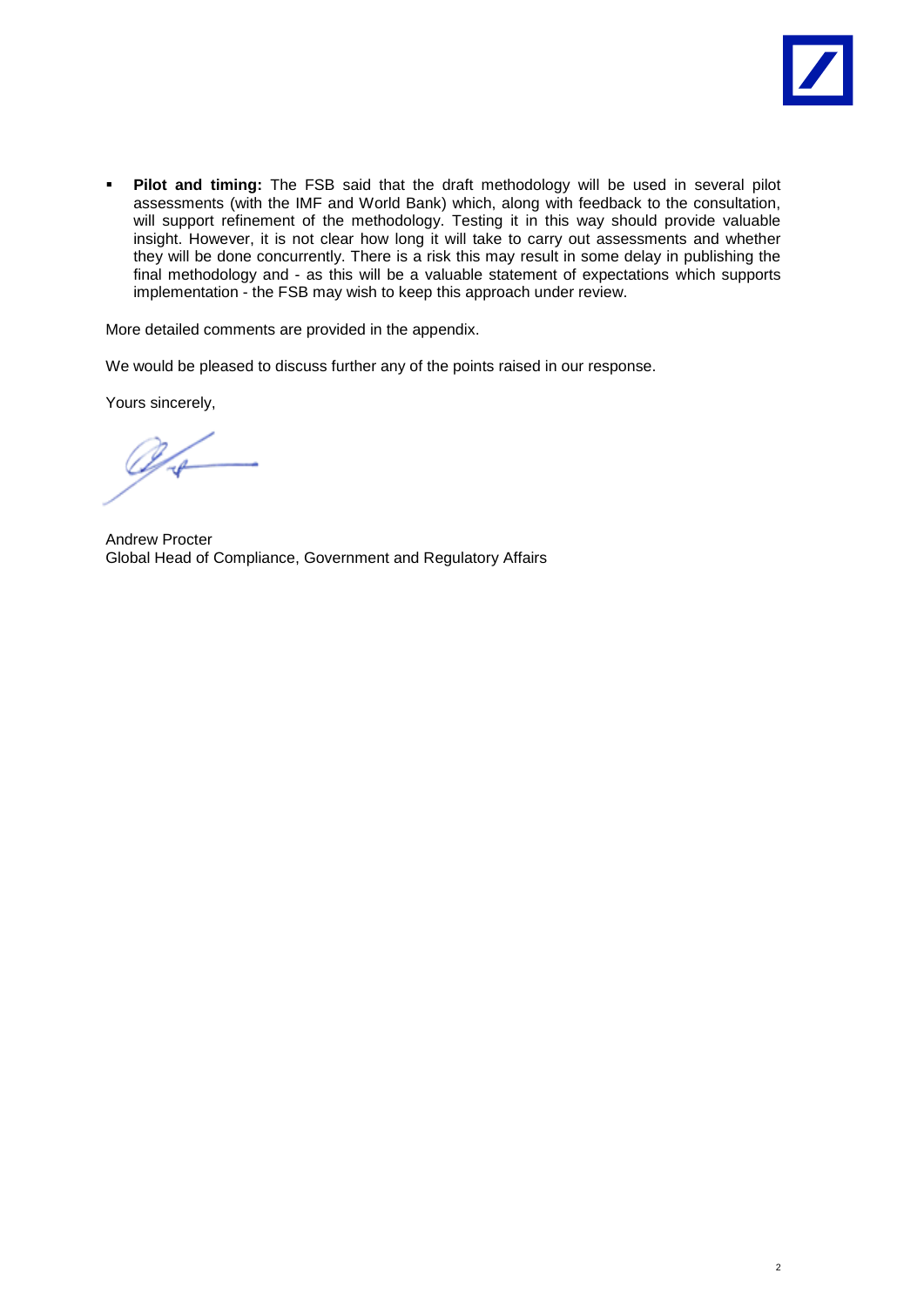## *Detailed comments on the FSB's consultation on "Assessment Methodology for the Key Attributes of Effective Resolution Regimes for Financial Institutions"*

The following comments are sequential rather than in priority order.

| Page           | Reference                                                                 | Comment                                                                                                                                                                                                                                                                                                                                                                                                                                                                                                                                                                                                                                                                                         |
|----------------|---------------------------------------------------------------------------|-------------------------------------------------------------------------------------------------------------------------------------------------------------------------------------------------------------------------------------------------------------------------------------------------------------------------------------------------------------------------------------------------------------------------------------------------------------------------------------------------------------------------------------------------------------------------------------------------------------------------------------------------------------------------------------------------|
| $\overline{2}$ | Overview - Testing and<br>Finalisation of<br>Methodology                  | The FSB said that the draft methodology will be used in several pilot<br>assessments (with the IMF and World Bank) which, along with feedback<br>to the consultation, will allow for the methodology to be refined. Testing in<br>this way should provide valuable insight. The FSB may wish to keep this<br>approach under review and consider taking on board feedback from the<br>pilot before the assessment is concluded to ensure that there is no undue<br>delay in publishing the final methodology.                                                                                                                                                                                    |
| 12             | Section III E<br>KA <sub>7</sub><br>KA8<br>KA <sub>9</sub><br><b>KA12</b> | The FSB has proposed that the score of the jurisdiction being assessed<br>cannot be negatively impacted where lack of cooperation or agreement<br>from another jurisdiction prevents implementation of one of the KAs.<br>This is subject to the assessed jurisdiction demonstrating attempts to<br>resolve this difficulty. While we agree that this is an appropriate<br>response to reduce the detrimental effect, we think the ENs should<br>make clear that jurisdictions are expected to escalate the issue on a<br>timely basis, both domestically (i.e. to government) and to the FSB and<br>G20.                                                                                       |
| 18             | Section IV                                                                | The preconditions specified are extensive and are an important factor.                                                                                                                                                                                                                                                                                                                                                                                                                                                                                                                                                                                                                          |
| 124            | Appendix (3)                                                              | Section IV states that "to the extent shortcomings in preconditions are<br>material to the effectiveness of resolution, they may affect the grading of<br>the affected KAs. Any suggestion aimed at addressing deficiencies in<br>preconditions are not part of the recommendations of the assessment but<br>can be made." We suggest that, while such recommendations may not<br>form part of the assessment, assessors should be expected to include<br>commentary on the impact of the preconditions in their report as this may<br>influence the likelihood of changes being made. To reflect this<br>expectation, the wording should be changed from "can be made" to<br>"should be made". |
| 21             | Precondition C                                                            | We believe that for derivatives cleared by CCPs, the preconditions<br>should include more detail regarding protection arragements for clients<br>and clearing participants in resolution. This is increasingly important as<br>non-financial corporates will increasingly clear derivative trades through<br>financial intermediaries that are the members of a clearing house. As<br>such, there could be binding arrangements between the clearing<br>participant (e.g. financial institutions as clearing member) and their<br>clients (e.g. corporates). This will be particularly complex when<br>undertaken on a cross-border basis.                                                      |
| 31             | KA 2.3 (iv)                                                               | KA 2 as drafted says that "as part of its statutory objectives and<br>functions, and where appropriate in coordination with other authorities,<br>the resolution authority should:  (iv) duly consider the potential impact<br>of its resolution actions on financial stability in other jurisdictions".                                                                                                                                                                                                                                                                                                                                                                                        |
|                |                                                                           | This part is not specifically covered in the related ECs or ENs. Further<br>guidance or cross-reference to other parts of the methodology should be<br>included as this is important in the context of cross-border resolution.                                                                                                                                                                                                                                                                                                                                                                                                                                                                 |
| 35             | $EN 3.1$ (d)                                                              | This EN should include that these elements be reflected in the                                                                                                                                                                                                                                                                                                                                                                                                                                                                                                                                                                                                                                  |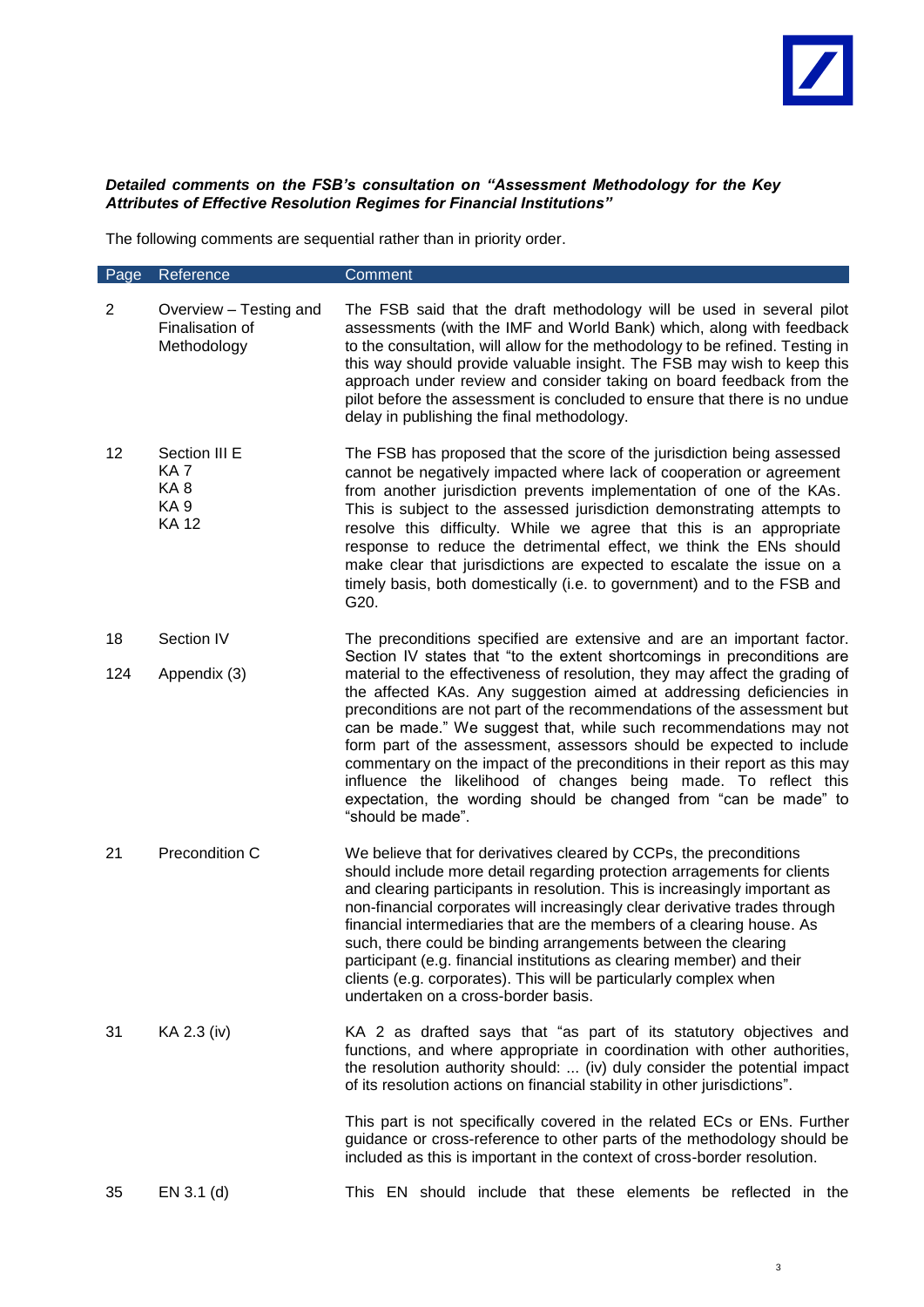

authorities' governance arrangements.

| 45 | EN 3.2 (e)      | Resolution authorities should be able to demonstrate that they have<br>undertaken (either directly or by cooordinating) a comprehensive review<br>of other legislation in place in their jurisdiction and, where necessary,<br>communicated findings and requests for action to relevant policy-makers.                                                                                                                                                             |
|----|-----------------|---------------------------------------------------------------------------------------------------------------------------------------------------------------------------------------------------------------------------------------------------------------------------------------------------------------------------------------------------------------------------------------------------------------------------------------------------------------------|
| 48 | EN 3.2 (q)      | More explicit reference should be made to international standards for<br>treatment of client assests and findings of peer reviews, etc.                                                                                                                                                                                                                                                                                                                             |
| 56 | EN 3.5          | In relation to bail-in, the ECs and ENs do not expand upon the way in<br>which assessors should consider jurisdictions' approaches to firm-<br>specific or 'minimum' bail-in requirements. This should align with the<br>work currently being undertaken by the FSB on loss-absorbing capacity.                                                                                                                                                                     |
| 65 | KA 4.3          | KA 4.3 makes reference to the fact that stays should be strictly limited in<br>time, providing the example of two business days. However, the ECs and<br>ENs do not reflect that there should be a specific time limit. Irrespective<br>of the maximum duration chosen, it is important that jurisdictions provide<br>predictability for market stability and to support orderly resolution. As<br>such, this element of the KA should be more explicity reflected. |
| 85 | EN 7.1(b)       | The proposals state: "It is not inconsistent with KA 7.1 if the resolution<br>authority may decline to commit to, or is prevented from engaging in, a<br>cooperative solution if that solution would result in inequitable and<br>discriminatory treatment for local creditors or pay insufficient attention to<br>the need to maintain financial stability in the host jurisdiction.                                                                               |
|    |                 | Similarly, it is not inconsistent with KA 7.1 if the resolution regime allows<br>the resolution authority to take discretionary action where necessary to<br>achieve domestic stability in the absence of effective international<br>cooperation or information sharing (see KA 7.2)."                                                                                                                                                                              |
|    |                 | It would be helpful to clarify whether the assessors are expected to<br>consider this in a general sense or more specifically with regard to the<br>resolution authority's approach to relevant jurisdictions and to home/host<br>situations.                                                                                                                                                                                                                       |
| 93 | EN 7.6 $(a)$    | The assessors should be expected to consider what actions were taken<br>by the jurisdiction to ensure that all necessary gateways have been<br>identified and established - i.e. where MoUs are the appropriate<br>mechanism and demonstrating that they are in place for all relevant<br>jurisdictions/bodies.                                                                                                                                                     |
| 96 | EC 8.1.5        | The proposals include that the assessors will consider the extent to<br>which the jurisdiction participates in Crisis Management Groups (CMGs),<br>etc "when invited". Presumably they should also take into account<br>whether the host authority has considered if it should be included and,<br>where they believe the answer is yes, sought to be involved.                                                                                                     |
| 97 | EN 8.1 (a) (iv) | "The capacity of the host authorities to cooperate and to support a<br>group-wide solution, including the legal authority to share information<br>and safeguard confidential information" is an important factor in the<br>functioning of the CMG. However, it should be looked at subsequent to<br>the identification of potential CMG members. This should also be kept<br>under review to ensure that any changes are captured.                                  |
| 98 | EN $8.1$ (g)    | Where it is considered legitimate for an authority to decline to participate                                                                                                                                                                                                                                                                                                                                                                                        |